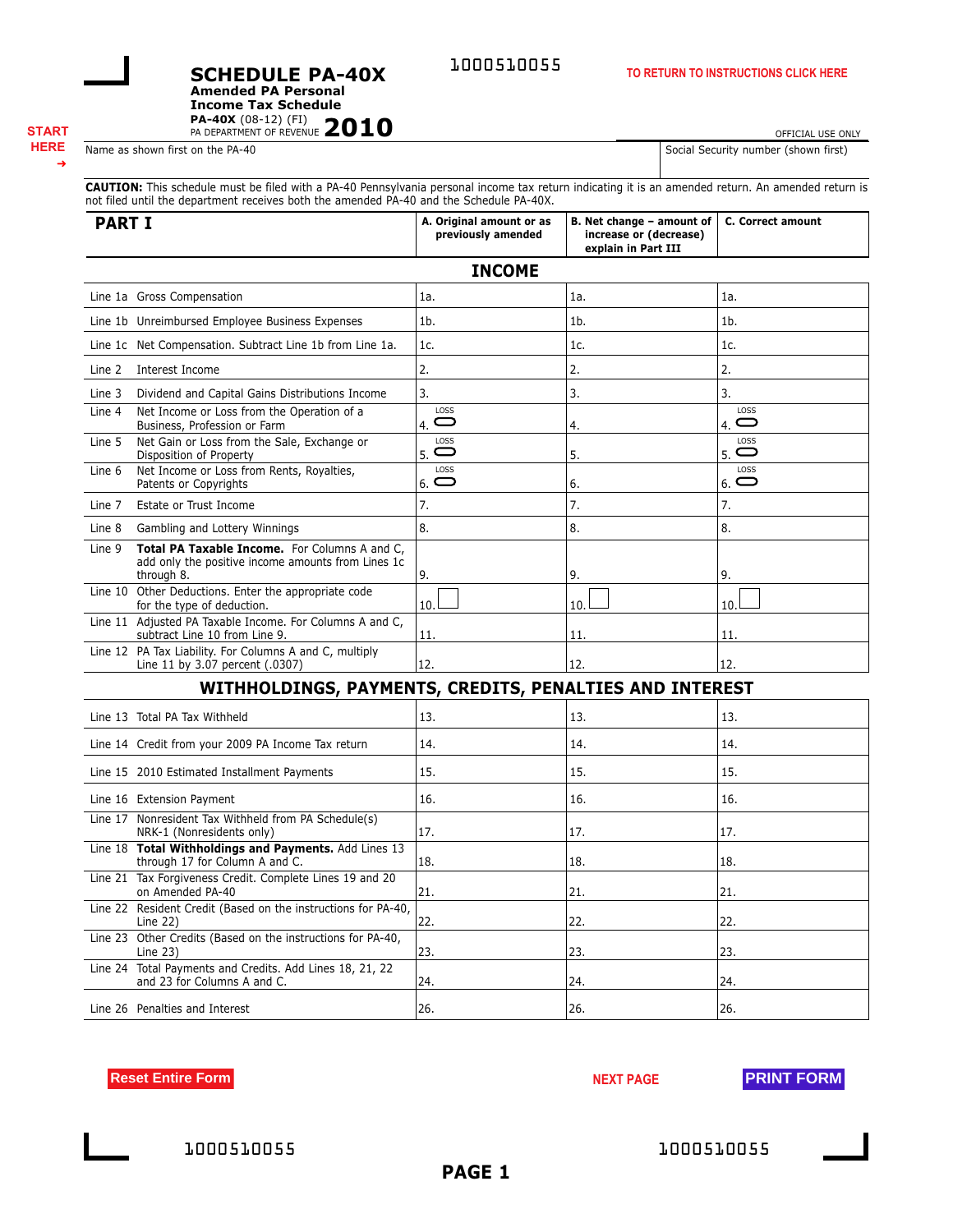**PA-40X** (08-12) (FI)<br>PA DEPARTMENT OF REVENUE 2010 **Amended PA Personal Income Tax Schedule**

**SCHEDULE PA-40X**

Name as shown first on the PA-40 Social Security number (shown first on the PA-40

OFFICIAL USE ONLY

|  | Security number (shown first) |  |  |  |
|--|-------------------------------|--|--|--|
|--|-------------------------------|--|--|--|

## **PART II CALCULATION OF REFUND OR PAYMENT DUE WITH AMENDED PA-40**

| А. | Enter the amount of your amended PA tax liability from Line 12, Column C of Page 1.                                                                                                                                                                                                                                                                                                                                                                                                                          | А.  |
|----|--------------------------------------------------------------------------------------------------------------------------------------------------------------------------------------------------------------------------------------------------------------------------------------------------------------------------------------------------------------------------------------------------------------------------------------------------------------------------------------------------------------|-----|
| В. | Enter the amount of your amended total payments and credits from Line 24, Column C of Page 1.                                                                                                                                                                                                                                                                                                                                                                                                                | В.  |
|    | <b>Subtract Line B from Line A.</b>                                                                                                                                                                                                                                                                                                                                                                                                                                                                          | C.  |
| D. | Enter the amount of the overpayment (refund, carryover credit and donation(s)) from your original return or<br>any previously amended returns. See the instructions. Do not report this amount on your amended PA-40.*                                                                                                                                                                                                                                                                                       | ID. |
| Е. | Enter the amount of your amended penalties from Line 26, Column C of Page 1.                                                                                                                                                                                                                                                                                                                                                                                                                                 | Е.  |
| Е. | Add the amounts on Lines C, D and E.                                                                                                                                                                                                                                                                                                                                                                                                                                                                         | F.  |
| G. | Enter the amount of all payments made with your original return and all previously amended PA-40 returns.<br>Include any penalties and interest paid with those returns or after the filing of those returns. Do not report<br>this amount on your amended PA-40.*                                                                                                                                                                                                                                           | G.  |
| Η. | <b>Subtract Line G from Line F.</b> If the result is positive, this is the amount you owe with your amended return.<br>Please follow the instructions for Payment Options found in the PA-40 booklet to make a payment with your<br>amended PA-40. If the result is negative, this is the amount of your overpayment. Use Lines 30 through 36 on<br>your amended PA-40 to notify the department how to disperse your overpayment. Do not report this amount<br>on Line 27 or Line 28 of your amended PA-40.* | Н.  |

**\*** The department will automatically calculate your amended tax liability or overpayment. Including the amounts previously paid or refunded on your amended PA-40 return will delay processing and could result in avoidable correspondence from the department.

| и<br>н |  |
|--------|--|
|--------|--|

## **PARTION OR EXPLANATION OF CHANGES**

Provide a description or explanation for each change to amounts reported on the original or most recent amended return. Also include an explanation for any change to filing status or residency status if changed from the original or most recent amended return. Include supporting amended schedules and documentation as required. See the instructions.

**Reset Entire Form RETURN TO PAGE 1 PRINT FORM** 



1000610053 1000610053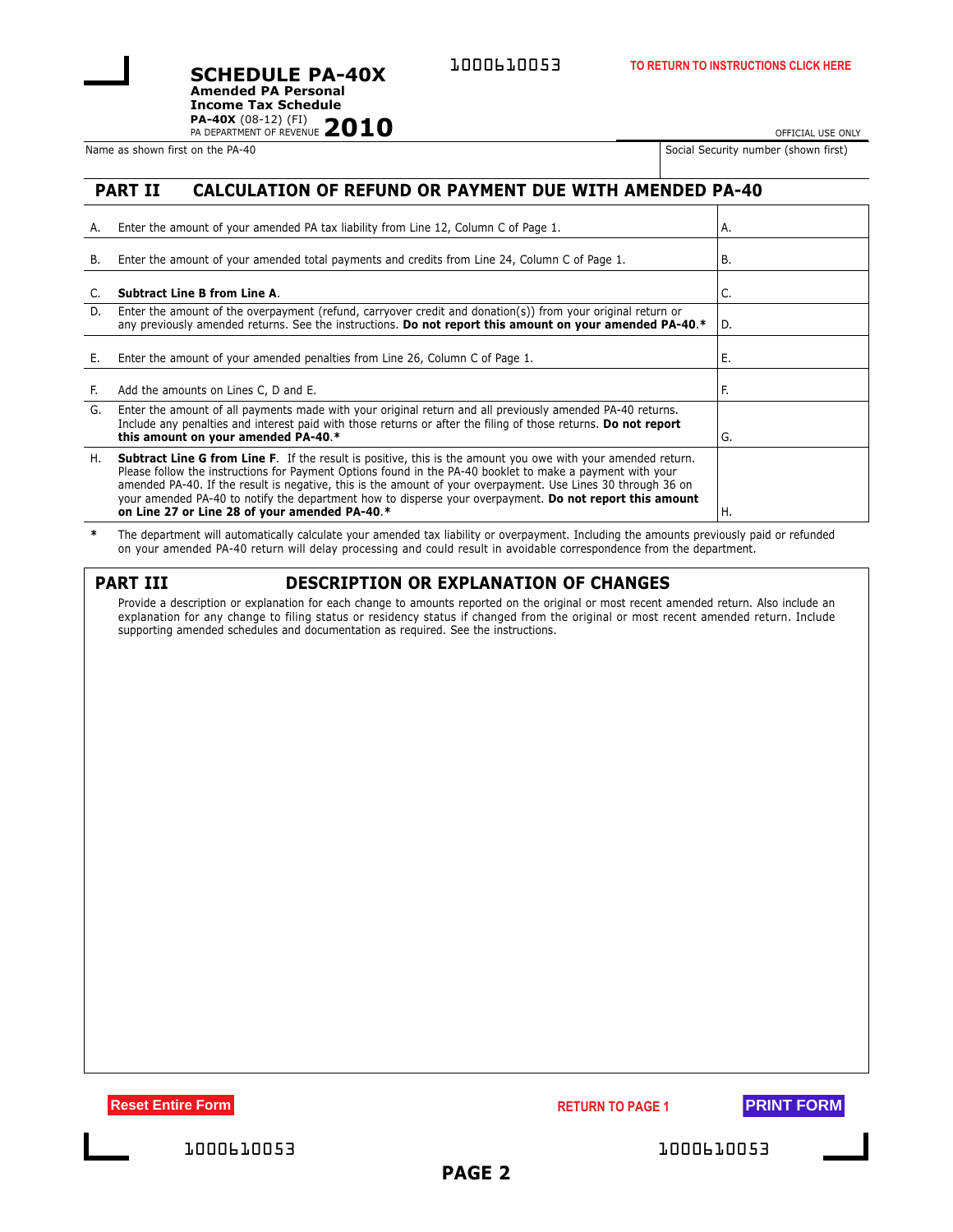

**Schedule PA-40X** (08–12) (FI) Amended Pennsylvania Personal Income Tax Schedule

## **When to Use**

An amended PA-40 personal income tax return and Schedule PA-40X should not be used to make corrections to a tax return if the amended return will be filed within four months of the end of three years from the due date of the original return (not including extensions). In such cases, it is recommended that a Petition for Refund (REV-65) be filed in order to protect appeal rights. Although amended returns may be filed up to three years from the due date of the original return or extended due date, the department is under no obligation to act upon amended returns. However, if an REV-65 is filed, the Board of Appeals must act on the petition within six months of the date of filing the petition.

## **General Information**

### **Purpose of Schedule**

Use Schedule PA-40X to report any changes - increases or (decreases) in income, unreimbursed business expenses, other deductions, withholdings, estimated payments and tax credits that are discovered after filing an original or other amended return with the department.

### **Filing Tip:**

Schedule PA40X is not a stand-alone form and must be filed with a PA-40 personal income tax return indicating it is an amended return.

## **Other Amended PA-40 Instructions**

### **Filing Status**

If the residency status or filing status has been changed on the amended return, enter an explanation for the change in Part III of the schedule.

## **Schedule PA-40X Line Instructions**

### **Name**

Enter the name of the primary taxpayer (person shown first) on the original PA-40 personal income tax return filed with the department.

## **Social Security Number**

Enter the Social Security number of the primary taxpayer from the original PA-40 personal income tax return.

### **PART I Lines 1a through 8 Column (A)**

Enter the amounts of income or unreimbursed business expenses from your original PA-40 personal income tax return or most recently amended PA-40 personal income tax return on the corresponding lines of Schedule PA-40X.

### **Column B**

Enter the amount of the net change - increase or (decrease) - and provide an explanation or reason for each change in Part III. Include additional documentation, such as corrected W-2s; amended PA Schedules RK-1 or NRK-1; amended PA Schedules A, B, C, F, D, E, J or UE; along with any other documentation supporting the increase or (decrease) in income or unreimbursed business expenses.

#### **Filing Tip:**

Do not include W-2s or PA schedules as originally filed or previously amended with this schedule or amended return.

#### **Column C**

For each line, add any increases in Column B to the amounts reported in Column A and enter the total in Column C. Subtract any (decreases) in Column B from the amount in Column A and enter the result in Column C and on the corresponding line of the amended PA-40 personal income tax return.

### **Line 9**

#### **Columns A and C**

See the instructions on Schedule PA-40X.

#### **Column B**

Enter the amount of the net change - increase or (decrease).

## **Line 10 Other Deductions**

#### **Column A**

Enter the amount of other deductions from your original PA-40 personal income tax return or most recently amended PA-40 personal income tax return. Enter the appropriate code from the list below for the type of deduction.

- M Medical Savings Account contribution
- H Health Savings Account contribution
- T Tuition Account Program contribution
- C Combined deduction from two or three contribution deductions

### **Column B**

Enter the amount of the net change - increase or (decrease) and provide an explanation or reason for each change in Part III. Include additional documentation, such as an amended Schedule O, along with other documentation supporting the increase or (decrease) in deductions. Enter the appropriate code for the type of deduction being amended.

#### **Column C**

Add any increases in Column B to the amounts reported in Column A and enter the total in Column C. Subtract any (decreases) in Column B from the amount in Column A and enter the result in Column C and on the corresponding line of the amended PA-40 personal income tax return.

# **Lines 11 and 12**

#### **Column A and C**

See the instructions on Schedule PA-40X.

#### **Column B**

Enter the amount of the net change - increase or (decrease).

## **Lines 13 through 17**

#### **Column A**

Enter the amounts of tax withheld, carryover credit, estimated payments, extension payment and nonresident tax withheld from your original or most recently amended PA-40 personal income tax return on the corresponding lines of Schedule PA-40X.

#### **Column B**

Enter the amount of the net change - increase or (decrease) and provide an explanation or reason for each change in Part III. Include additional documentation, such as amended W-2s or Schedules NRK-1, along with other documentation supporting any increases or (decreases) in taxes withheld and estimated payments.

#### **Column C**

For Line 16, enter the amount of the payment made accompanying REV-276, Application for Extension of Time to File. For all